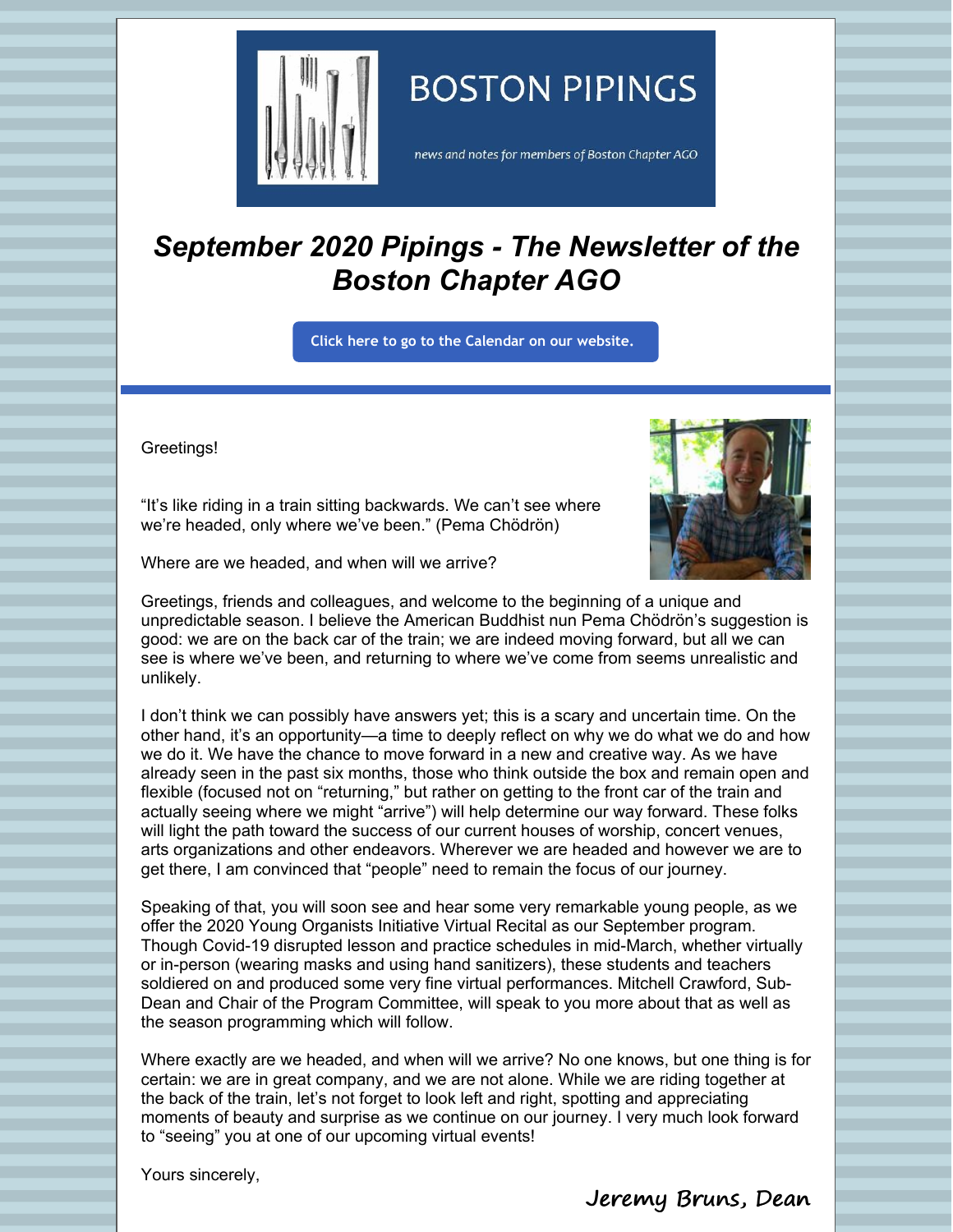\*Sponsored Content Repairing Maintenance Rebuilding **Additions** Tuning Integrations **Charles L. Bolton** Pipe Organ Service 1911 Francis Ave Mansfield, MA 02048 **Business:** Email: 617-364-0445 charlesbolton942@gmail.com

#### **New Member Welcome**

Please welcome **Nathan Peace** to our Chapter. He is transferring in from the Atlanta Chapter. We look forward to greeting him at our next events.

\*Sponsored Content



Available October 1, 2020. For more information email contact@wayneleopold.com



**BAGO YOUNG ORGANIST INITIATIVE SCHOLARSHIP AUDITIONS** 

### **Young Organist Initiative Scholarship Auditions**

Auditions for 2020-2021 will be conducted Virtually

Submission deadline: October 15, 2020 For more information [click](http://www.bostonago.org/auditions-2020-2021/) here

Students in grades 6 - 12 are eligible to audition

Applicants should submit one or two organ and/or piano pieces to audition for these scholarships

Please note: former YOI Scholarship winners are not eligible to audition again

Scholars receive...

- A \$600 Scholarship for organ studies with a BAGO organ teacher, to be selected by the BAGO YOI Committee
- Membership for one year in the American Guild of Organists
- \$100 award following concluding concert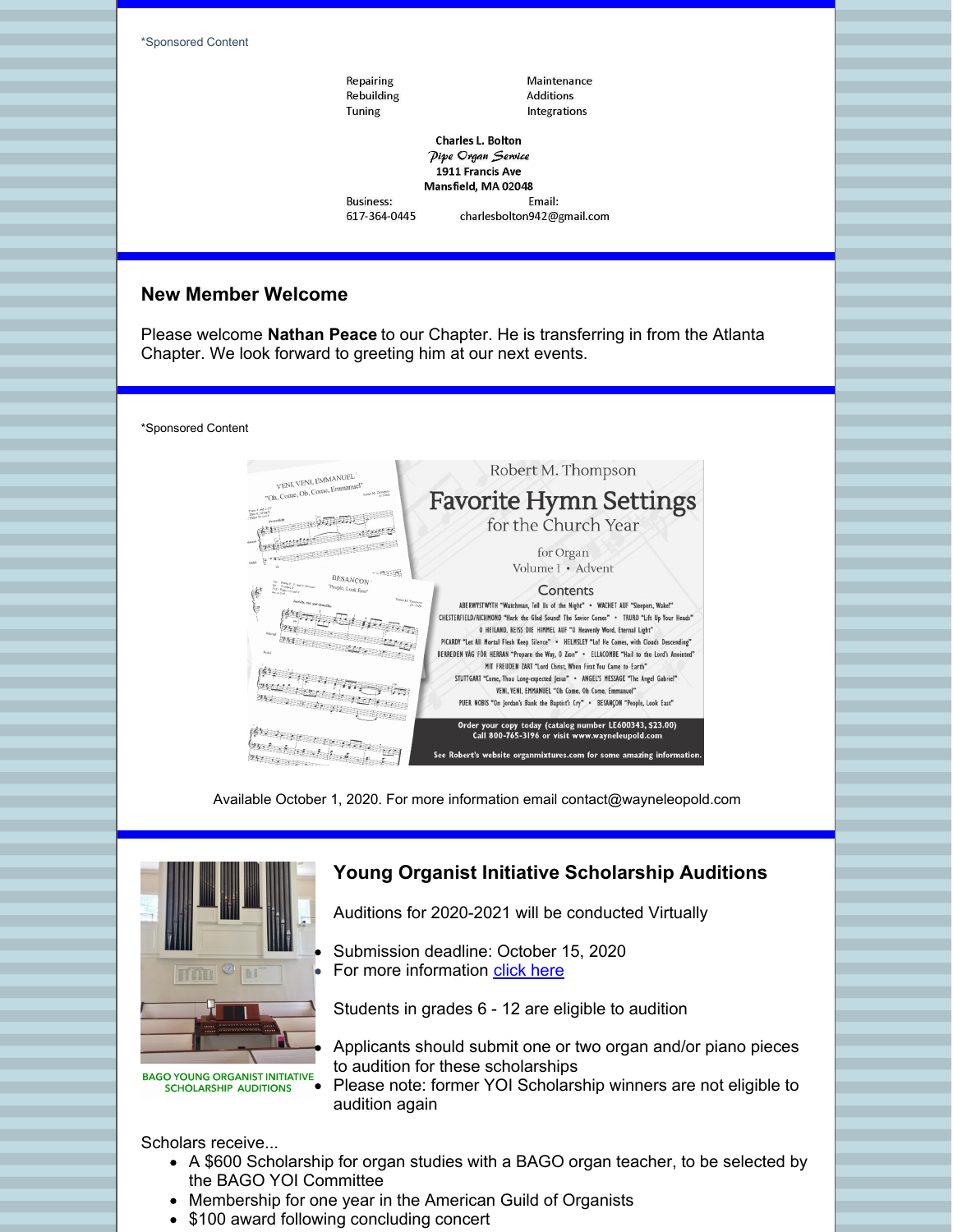All 2020-2021 Scholars perform in recital at

- King's Chapel, Boston, Tuesday June 29, 2021 12:15 PM
	- This date is tentative, and will be revisited in light of the ongoing pandemic during the course of 2021

For questions, or to apply, please contact YOI Coordinator Mitchell [Crawford](mailto:mitchell@oldsouth.org)



### **Webinar: Live Streaming Music Legally in Churches and Recitals**

Wednesday, September 23, 2020 at 2:00 pm EDT

Panelists: Brenna Cronin, General Manager, One License; David Schaapp, Founder, Selah Publishing Moderator: Eileen Hunt

This webinar will address all aspects of U.S. copyright laws and will cover all aspects of compliance. Please register [here](https://us02web.zoom.us/webinar/register/WN_ktWotIY5TCGb7KqvJ9Z8Ag)**[.](https://us02web.zoom.us/webinar/register/WN_ktWotIY5TCGb7KqvJ9Z8Ag)**

## **September 2020 BAGO Chapter Program YOI Recital Premier**

For our September BAGO program, we'll be premiering a video recital by our *2020 YOI scholarship recipients*. More information will be sent when the video content is available.





### **Organ Webinars on Teaching**

This six-week series takes place on Mondays at 4pm EDT via Zoom.

**October 5th**: *Dr. Stephen Price, Presenter Building an Organist Artistry Through Literature Choices*

This topic will explore the correlation between building a student's technical and musical skill levels through organ literature. The study will focus on two musical objectives: lyrical and perpetual motion styles. Stephen Price currently teaches organ and music at Ball State University in Muncie, Indiana and serves on the executive committee of AGO Indianapolis Chapter. Register for this Webinar, [click](https://us02web.zoom.us/webinar/register/WN_tMmaoSMkTumK6sIC650Z7Q?_x_zm_rtaid=ZAdvzGZVQ42CfQMg8sTFDg.1598905229035.f04b87b776496e7c4602f61ef5ddeed7&_x_zm_rhtaid=885) here

### **Know your Chapter's History Quiz:**

When was the first newsletter for the Chapter Published?

- 1. 1905 from the founding of the Chapter
- 2. 1942 during WW II to keep members informed
- 3. 1951 the year after the National Convention held in Boston
- 4. 1965 when technology made it easier to publish

Bonus Question: What was the name of the first newsletter?

1. Pipings